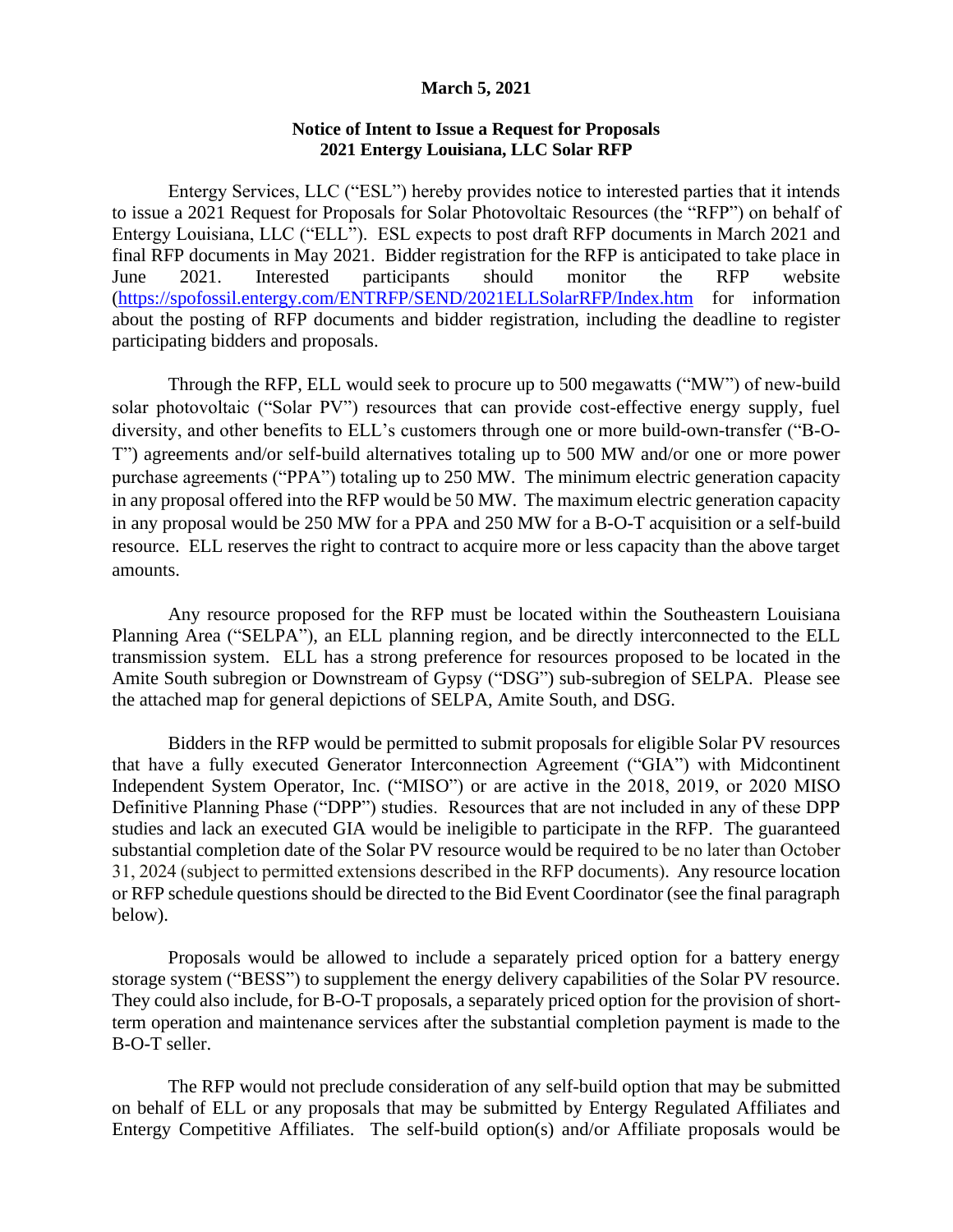considered and evaluated as an alternative to third party proposals submitted in response to the RFP.

Any transaction emerging from the RFP would be subject to ELL's receipt of all regulatory approvals on terms acceptable to ELL in its sole discretion and other conditions precedent to the transaction.

Consistent with prior ELL RFPs, the registration process contemplates that Bidders would be required to register each proposal with ESL and pay a proposal submission fee of \$5,000 per proposal in advance of the RFP's proposal submission period. Any alternative proposal submitted into the RFP (e.g., a proposal containing alternative pricing, alternative completion dates, or an alternative transaction structure) would be required to be registered as a separate proposal and will require the payment of a Proposal Submission Fee. A bidder that offers a proposal that also includes more than one alternative BESS proposal would be required to pay an incremental charge of \$1,000 for each BESS option offered after the first BESS option.

Bidders are advised that various rules, regulations, and other laws apply to the development of new-build Solar PV projects in Louisiana. Bidders may be required to demonstrate to ESL that they have timely obtained, or have a plan to timely obtain, the licenses and other authorizations required under such laws to submit its proposal(s) in this RFP or to perform its obligations under any resulting contract with ELL.

All dates and time periods referenced in this notice are subject to change. This notice is intended in part to give prospective bidders interested in participating in the RFP advance notice of the RFP. While ELL expects to issue the RFP, by publishing this notice ELL is not assuming, and expressly disclaims, any obligation or commitment to issue the RFP or any other obligation or liability of any kind of ELL that could result from or arise out of this notice.

ELL has engaged Ms. Emilee Bentz of ESL to serve as the Bid Event Coordinator and Mr. Wayne Oliver of Merrimack Energy Group to serve as the Independent Monitor for the RFP. Mr. Oliver can be reached via email at MerrimackIM@merrimackenergy.com. Questions about this notice or registration to participate in the RFP should be directed to the Bid Event Coordinator at [ellrfp@entergy.com.](mailto:ellrfp@entergy.com)